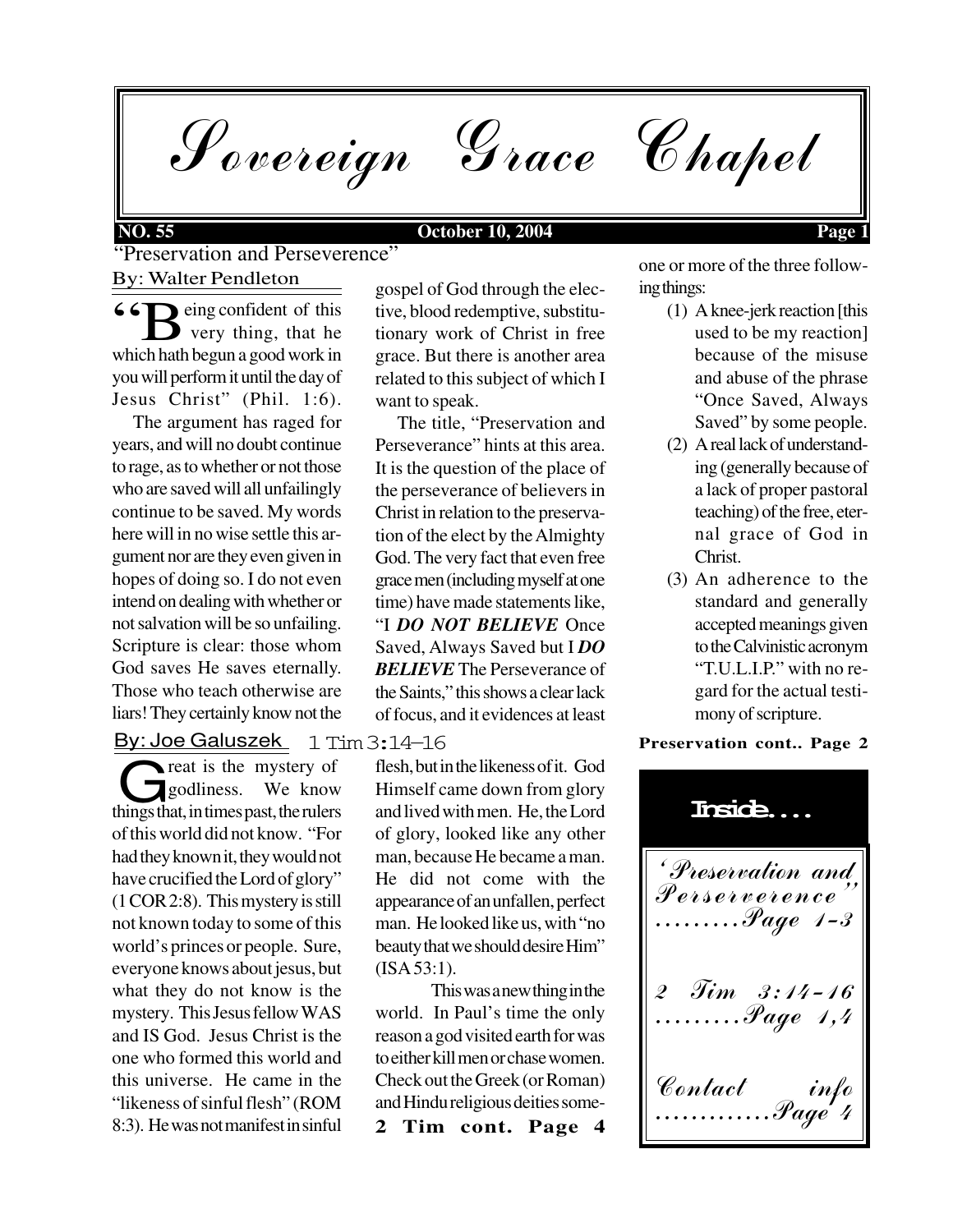### **..........Preservation (cont.)**

 The facts in answer to the above-mentioned evidences I must state clearly. First, once God saves a person from their lost condition (this happens in regeneration and is manifested in conversion) then that person is always saved. That is to say, that person will always remain regenerated and he or she will never cease to experience the result of that initial conversion coupled with ongoing conversions throughout the remainder of this life (Phil. 1:6; Jn. 10:25-30 etc.). Second, the salvation of the sinner, from beginning to end, is wholly of God and does not depend on "him that runneth" any more than it depends on "him that willeth" (Rom. 9:16). Perseverance is a truth taught in scripture but eternal glory is based on the eternal purpose of God in Christ from His foreknowing His people to His own glorifying of them in the person and work of Christ the Lord (Rom. 8:28-30). Third, while the acronym T.U.L.I.P. is a useful tool and Total Depravity, Unconditional Election, Limited Atonement, Irresistible Grace, and Perseverance are all true, perseverance is not the reason of the continuation of the elect in God's grace. Let us take note according to Webster's New World Dictionary, Third College Edition — *Perseverance* **1** The act of persevering [to persevere — to continue in some effort, course of action, etc. in spite of difficulty, opposition, etc.; be steadfast in purpose; persist]; continued, patient effort **2** the quality of one who perseveres;

persistence **3** [and read it carefully] in Calvinism the continuance in grace of the people elected to eternal salvation.

 So what we have stated here, and it is actually taught by some free grace people, is that the people elected to eternal salvation continue in grace because they put forth the *effort,* they continue in a course of *action*, they are steadfast, and they *persist*. While those who teach this may not mean to teach this they are, in effect, teaching their hearers that the elect remain in grace by their works. This is not what the scriptures teach! Others admit that perseverance flows from preservation by God but they refuse to speak out against the misrepresentation often afforded by the beloved Calvinistic acronym.

 When a person checks out the meaning for preservation, on the other hand, it is often spoken of in the passive tense, thus signifying that another person or thing acts upon the person or thing preserved. This is the scriptural truth of how the elect remain in the grace of God, that is, buy the grace of God itself. No human effort, even those efforts furnished by the Spirit of God within us according to God's wise foreordination (Eph. 2:10) afford for us a continuation in the grace of God. We are "created in Christ Jesus unto good works" but certainly no because of good works. To teach that T.U.L.I.P. stresses the predominant "doctrines of grace" and how a person receives that grace is a lie. First, Total Depravity is not a "doctrine of grace" per se but it is

rather the reality of judgment to condemnation as spiritually dead sinners by God of the whole human race because of Adam's one sin. Perseverance is also not a "means" of grace, in other words, how a person continues in grace. It is actually the opposite. Grace is the means of perseverance. Grace is the cause; perseverance is the effect. The passage I have chosen as a text is clear in that it is God in Christ who begins a good work in us and it is He who even continues that good work until Christ returns for us. All of *this* work is the work of God wholly, for here the sole cause of continuation is God's ongoing, unfailing preservation and there is no effort or perseverance mentioned as the cause of continuing grace.

**Preservation cont Page 3** There is another vital detail to consider. It is also true that even perseverance itself is sometimes more the gifts of grace always continuing in the elect than it is of the elect themselves always continuing to be steadfast and persistent in the gifts. Note that Peter miserably failed when he denied his Lord three times, yet it is equally true that though Peter denied his Lord Peter's faith itself did not fail (cease to exist). What an amazing statement. Do we actually see it not failing by Peter's own steadfastness, persistence, or his personal effort in unfailing faith? Did Peter himself persevere at this time? No! But Peter's faith did not cease to exist because his Lord had already interceded for Peter so that his faith would not cease,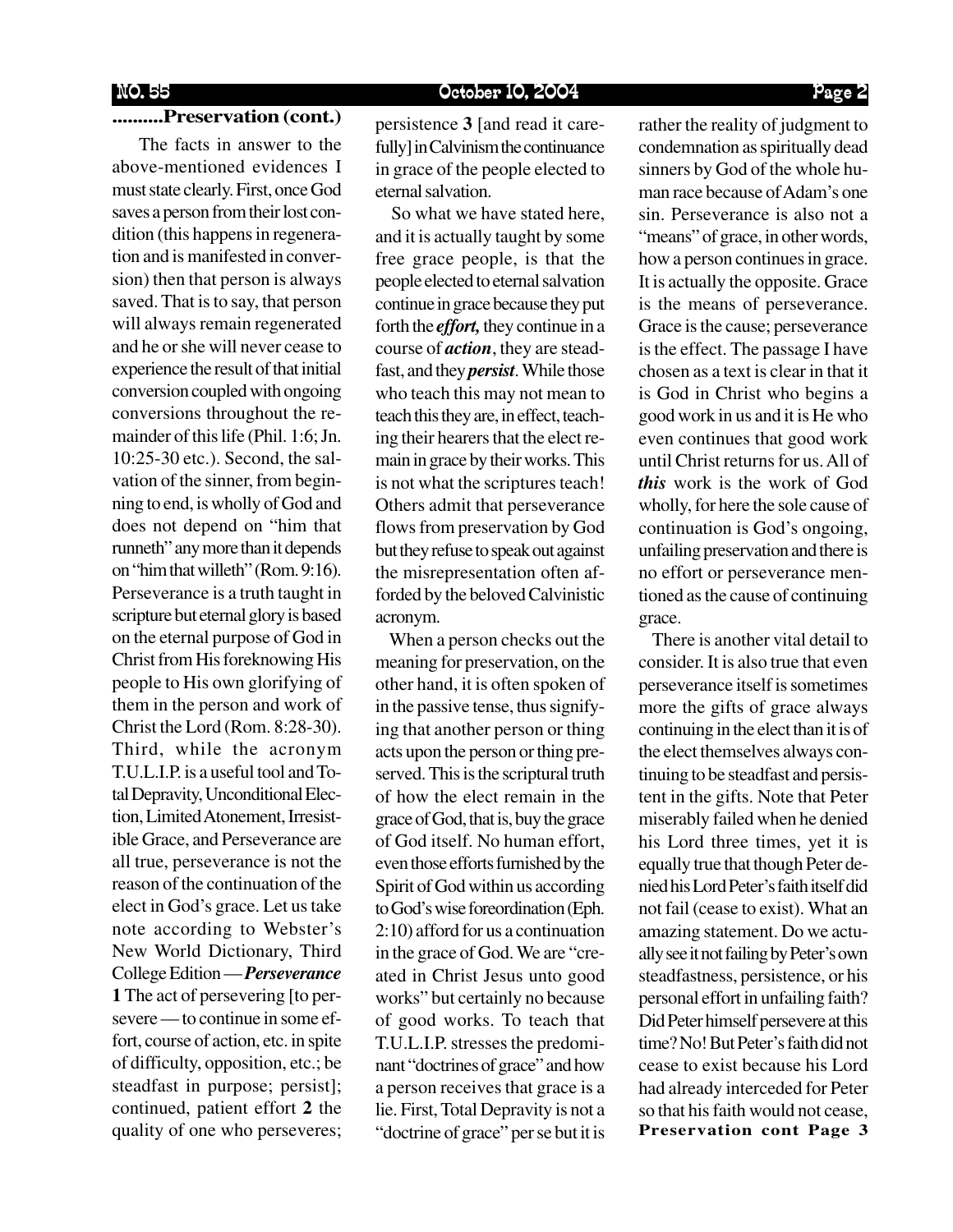**.........Preservation (Cont.)** our actual doing of God's will [our **........ Esther Chap. 7** even though Peter personally would experience a great fall (Lk. 22:31- 32). Take note of Peter again (cf. Gal. 2:11-21) but then see what he later wrote even of this Paul (II Pet. 3:14-16) and his own, Spirit inspired and personally experienced, understanding of perseverance (II Pet. 3:17-18). The only guarantee from falling from steadfastness for the people to whom Peter writes is announced by Peter's "but" in verse

18 – it is indeed growth in the grace of Christ. See the believers of Galatia and their need for perseverance and Paul's hope for them in it (Gal. 5:7-10). The Galatian believers needed to persevere seeing that they had not persevered because of evil influences (vs. 7) but Paul's confidence for even their perseverance rested in the Lord and His doing (vs. 10) and not the doing of the Galatian believers (vs. 9).

 Let each of us who believes in Christ be honest within our own soul when we ask the question of ourselves, "Have I always been steadfast, persistent, and continued in patient effort, that is, have I always persevered?" I must answer that I have not always persevered. What about you? But we do have the promise of God that if He has begun a good work in us He will not fail to perform it until the day of Jesus Christ. To Him goes *ALL*the glory, not in word only but in deed and in truth. Every believer in Christ has the promise of God that even though we fail in our efforts or works God will never fail in His work in us. Even when we fail to persevere God will never fail to preserve. But it is not only this. Even

perseverance] is dependent upon God Himself, but even more, the very choice to desire to do so is wholly of Him (Phil. 2:13). This, beloved, is preservation by God in action. The truth is that whether we are or whether we are not doing, as we should, God is preserving the elect as He has promised to the elect. Granted, religious grace haters accuse God's people here of giving themselves looseness in moral living, even though such "moral looseness" is not what God's people desire or teach, yet in spite of this false accusation God's unfailing preservation does not cease. Granted, false professors among the people of God do use [or abuse] this truth to further their own base and immoral impulses, yet in spite of this pernicious use of grace God unfailingly gives preserving grace to the elect. Let every believer in the Christ of God be truly grateful and thankful for such grace. We should be grateful and thankful, even in spite of all the abuses both verbally and in deed, because – Once God saves a soul that soul is always saved! Whether it is in the free election by the Father of that soul before the foundation of the world, or the free redemption of that soul by the Son on the cross, or the free regeneration of that soul by the Spirit at God's appointed time, when that salvation occurred and occurs it lasts forever.



Esther Chap. 7<br>7:1 So the king and Haman came to banquet with Esther the queen.

7:2 And the king said again unto Esther on the second day at the banquet of wine, What is thy petition, queen Esther? and it shall be granted thee: and what is thy request? and it shall be performed, even to the half of the kingdom.

7:3 Then Esther the queen answered and said, If I have found favour in thy sight, O king, and if it please the king, let my life be given me at my petition, and my people at my request:

7:4 For we are sold, I and my people, to be destroyed, to be slain, and to perish. But if we had been sold for bondmen and bondwomen, I had held my tongue, although the enemy could not countervail the king's damage.

7:5 Then the king Ahasuerus answered and said unto Esther the queen, Who is he, and where is he, that durst presume in his heart to do so?

7:6 And Esther said, The adversary and enemy is this wicked Haman. Then Haman was afraid before the king and the queen. 7:7 And the king arising from the banquet of wine in his wrath went into the palace garden: and Haman stood up to make request for his life to Esther the queen; for he saw that there was evil determined against him by the king.

7:8 Then the king returned out of the palace garden into the place of the banquet of wine; and